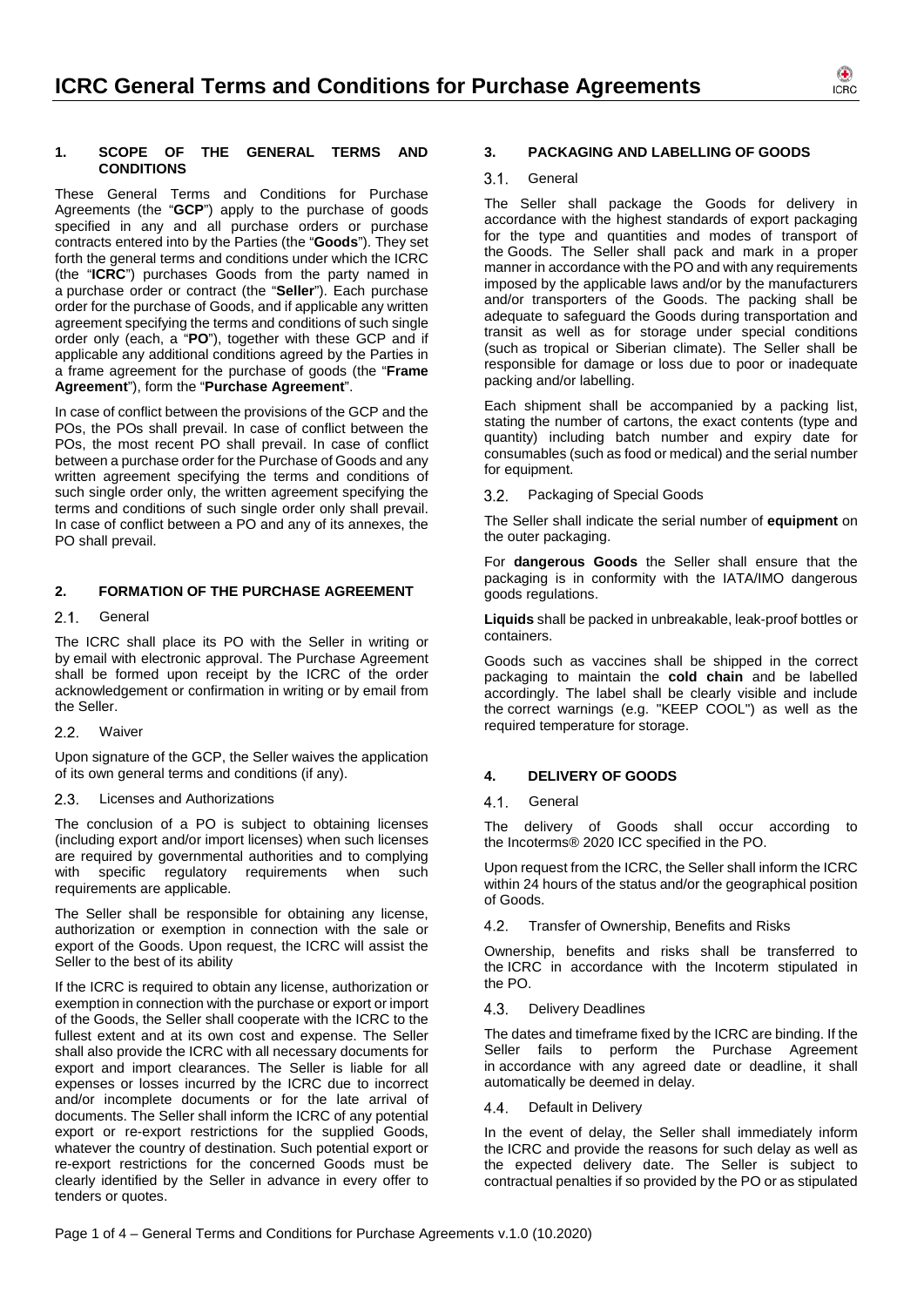in the Frame Agreement. The Seller shall also be liable for any additional expenses or losses incurred by a late delivery.

The ICRC may cancel the PO with immediate effect by notifying the Seller in writing. This right may be exercised as from the first day of delay or at the end of the grace period if applicable.

4.5. Inspection and Acceptance of the Goods

The ICRC shall proceed with the inspection of the Goods delivered as soon as possible, as of the delivery of each supplied Good in accordance with Article 5.3.

Delivery of the Goods shall not be considered in itself as acceptance of the Goods by the ICRC. The ICRC shall have the right to reject Goods delivered which are not in accordance with the PO or otherwise agreed specifications.

# **5. WARRANTY**

## 5.1. Quality of Goods

As a specialist with knowledge of the intended use of the supplied Goods, the Seller warrants that the Goods have the assured characteristics and have no physical defects or legal defects of title that could impair their value or fitness for the intended use.

### 5.2. Remedies for Breach of Warranty

If the Goods are defective, the ICRC has the option of (i) deducting an amount from the PO price corresponding to the reduction in value, (ii) cancelling the PO, (iii) withdrawing from the Purchase Agreement, or (iv) demanding the replacement of defective Goods by goods that are free from defects at the Seller's expenses (replacement delivery).

### Warranty Period

The ICRC may provide notice of defects of the Goods to the Seller and benefit from the rights set forth in Article 5.2 at any time for two years as of the delivery of each supplied Good unless provided otherwise in the PO or Frame Agreement.

Where relevant, the warranty period, the conditions and the availability period applicable to spare parts shall be specified in the PO or in the Frame Agreement.

After the expiry of the warranty period, the Seller shall remain liable for any hidden defects.

## **6. CONFIDENTIALITY**

Any information shared between the Parties in relation to or in the context of the Purchase Agreement, including before such agreement is carried out, shall be considered confidential information. Any information concerning the ICRC and its activities shall also be treated as confidential information.

Neither Party shall disclose any confidential information, under any circumstances, to any third party, except (i) when such disclosure is made to personnel and subcontractors of the Seller, who have a legitimate need to know such confidential information, provided such personnel and subcontractors are bound by an obligation of confidentiality substantially identical to the one provided in this provision, or (ii) when prior written consent has been granted by the other Party.

Neither Party will issue or make, directly or indirectly, any press releases or other public announcements relating to the Purchase Agreement between the ICRC and the Seller without the prior written approval of the other Party.

Nothing in the Purchase Agreement shall be interpreted as an authorization from the ICRC to the Seller to use the ICRC emblem(s) or logo.

Neither the Seller, its parent entities (if any), nor any of the Seller's subsidiary or affiliated entities (if any) is authorized to use for commercial purposes (such as advertising or business prospection), and the Seller agrees they will not use for such purposes, the ICRC name, trademark(s), logo(s), service mark(s), and/or legal notice(s) including (without limitation) when such references to the ICRC are incorporated in publications or audio-visual materials. The ICRC may authorize such uses in writing on an exceptional basis upon prior written request.

This obligation of confidentiality is not limited in time and shall survive the expiration of, or the withdrawal from, the Purchase Agreement, as well as the cancellation of any PO.

# **7. INSURANCE**

The Seller will obtain and keep in effect, at the Seller's expense, comprehensive and appropriate general liability insurance, including coverage for professional liability, covering operations by or on behalf of the Seller.

## **8. LIABILITY**

Each Party shall be liable for any damage caused to the other Party due to the faulty performance of its obligations under the Purchase Agreement.

Either Party's liability for any damages related to the Purchase Agreement shall be limited to cases of gross negligence and wilful breach.

Neither Party shall be liable to the other for any business interruption losses or business interruption damages arising from or related to the performance of the Purchase Agreement.

### **9. WITHDRAWAL FROM THE PURCHASE AGREEMENT**

The ICRC may withdraw from the Purchase Agreement with immediate effect or cancel a PO at any time, notably due to a material adverse change of the circumstances in which the ICRC operates.

If the withdrawal or cancellation results from a violation of Article 10.5, a material breach by the Seller of its obligations, or a material omission or misrepresentation of information provided by the Seller in the due diligence process, the ICRC shall only pay for the Goods delivered and accepted as of the withdrawal or cancellation date.

In other cases, the ICRC may compensate the Seller for the expenses already incurred up to the effective withdrawal date of the Purchase Agreement or the effective cancellation date of the PO, provided that such expenses were necessary for the performance of the Purchase Agreement, respectively the PO. Such compensation shall however not exceed the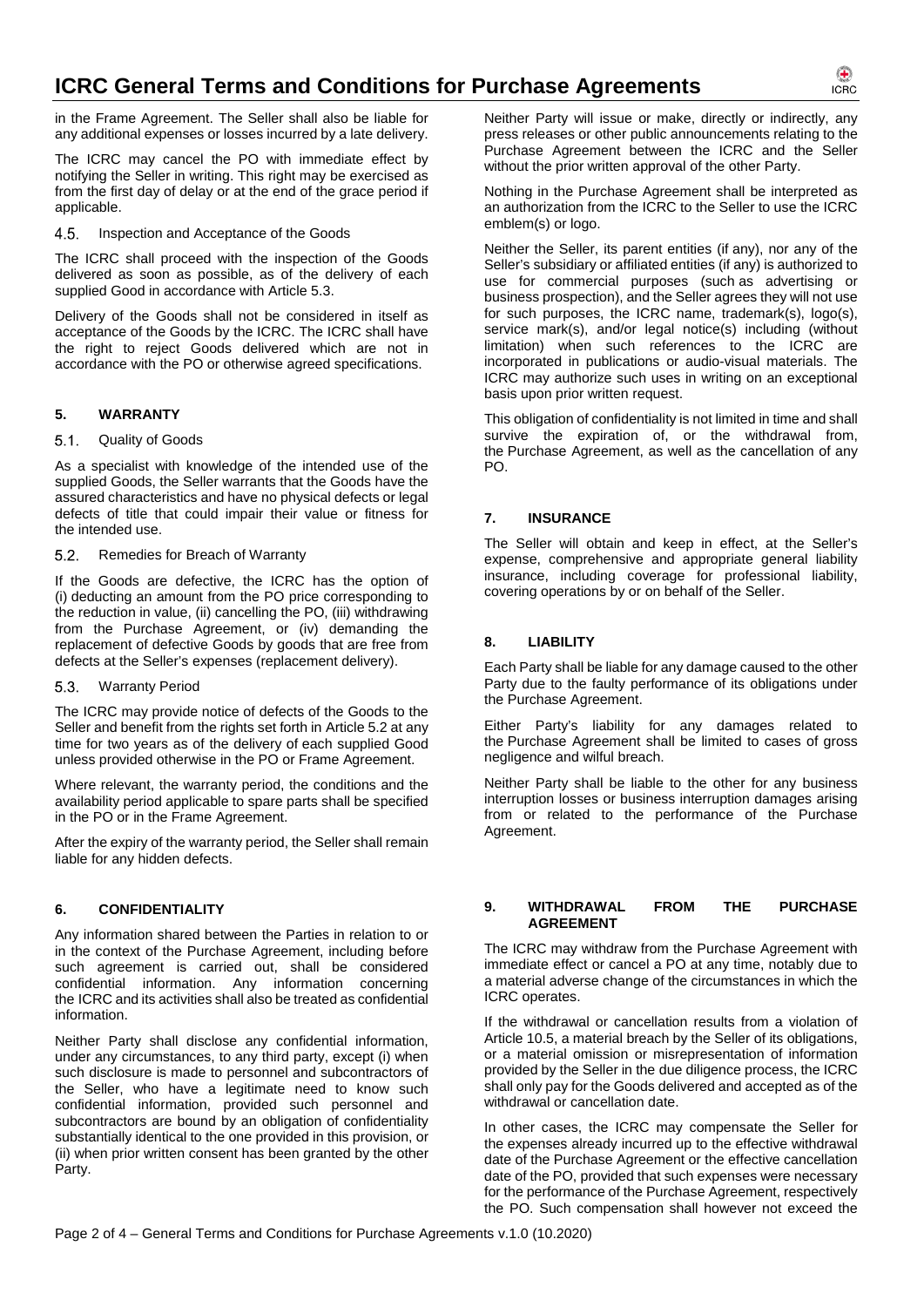remaining value of the cancelled Purchase Agreement or PO..

# **10. GENERAL PROVISIONS**

# 10.1. Ethics and Compliance

### *a. Audits and Investigations*

The ICRC, or any other person or entity designated by the ICRC, may conduct audits or investigations relating to any aspect of the Purchase Agreement including in case of suspicion of fraud or corruption. The Seller will provide its full and timely cooperation with any such audits or investigations. The Seller will require its subcontractors to provide reasonable cooperation with any such audits or investigations.

### *b. ICRC Code of Ethics and Reporting Obligations*

The Seller shall comply with the *ICRC Code of Ethics for Procurement* .

The Seller shall report immediately to the ICRC any credible allegations of fraudulent activity or misconduct in relation to the performance of the Purchase Agreement by using any available reporting means such as the ICRC Integrity Line (https://icrc.integrityplatform.org/) or *gva\_globalcomplianceoffice@icrc.org*.

The Seller shall inform the ICRC of any material change in its legal structure.

### *c. Anti-Corruption Compliance*

The Seller represents and warrants that the Seller has not and will not make or offer any payments to, or confer or offer any benefit upon any third party (including any person/firm employed by or on behalf of any government official/employee, political party, employee of any political party, or political candidate), with the intent to influence the conduct of such third party in any manner relating to the subject of the Purchase Agreement.

### 10.2. Compliance with the Law

The Seller shall comply with all applicable laws, ordinances, rules, and regulations bearing upon the performance of its obligations under the Purchase Agreement.

### 10.3. Working Conditions and Child Labour

By virtue of the ILO's Declaration on Fundamental Principles and Rights at Work and the United Nations Convention on the Rights of the Child, the Seller shall comply with the following:

- (i) prohibition on the use of forced labour;
- (ii) prohibition on the use of child labour; and
- (iii) national laws regarding hygiene, safety and labour rights.

The application of these principles shall be based on the laws of the country/ies in which the Goods (or parts thereof) are manufactured provided that these laws are not inconsistent with the rights set forth in the above-mentioned international instruments.

10.4. No Engagement in Manufacture or Sale of Mines or Other Weapons

The Seller represents and warrants that neither it, its parent entities (if any), nor any of the Seller's subsidiary or affiliated entities (if any) is engaged in the sale or manufacture of antipersonnel mines and/or other weapons or components utilized in the manufacture of anti-personnel mines and/or other weapons.

The Seller undertakes to promptly inform the ICRC if the Seller, its parent entities (if any) or a Seller's subsidiary or affiliated entity (if any) has entered into a business relationship with commercial partners involved in the use, sale or manufacture of anti-personnel mines and/or other weapons or components thereof. In such event, the ICRC reserves its right to take appropriate measures (including the withdrawal from the Purchase Agreement). The Seller has an ongoing duty of disclosure and, therefore, shall promptly inform the ICRC if such a business relationship is initiated during the term of the Purchase Agreement.

### 10.5. No Sexual Exploitation

The ICRC condemns sexual exploitation and sexual violence/abuse. Each Party shall take all necessary measures to prevent and address all forms of sexual exploitation and sexual violence/abuse. The Seller shall notify the ICRC Global Compliance Office of any ongoing investigation with respect to sexual exploitation and sexual violence/abuse involving its personnel or subcontractors by using any available reporting mean such as the <u>ICRC</u><br>Integrity Line (https://icrc.integrityplatform.org/) or (https://icrc.integrityplatform.org/) or *gva\_globalcomplianceoffice@icrc.org*. Failure to take all necessary measures or to investigate allegations of sexual exploitation and sexual violence/abuse or to take corrective action, if such allegations are substantiated, shall constitute cause for immediate withdrawal from the Purchase Agreement pursuant to Article 9.

10.6. Environmental Protection

The Seller shall commit to reduce environmental impacts. Environmental protection shall be taken into consideration by the Seller for the performance of the Purchase Agreement.

The Seller shall, and shall cause its subcontractors to, comply with internationally recognized environmental norms such as ISO 14001 on Environmental management system and with environmental norms applicable in the country where the Goods are manufactured.

10.7. Modification

The Purchase Agreement may only be modified in writing by the Parties.

10.8. Severability

If any of the provisions of the Purchase Agreement are found to be null and void, the remaining provisions of the Purchase Agreement shall remain valid and shall continue to bind the Parties.

10.9. Assignment and Subcontractors

The Seller may not assign or transfer the Purchase Agreement or any right or duty thereunder, without ICRC's prior written consent.

The Seller shall impose on subcontractors obligations consistent with the terms of the Purchase Agreement, and ensure that subcontractors comply with said obligations. The Seller's use of any subcontractor will not relieve, waive, or diminish any obligation the Seller has under the Purchase Agreement. The Seller is solely responsible for the acts or omissions of subcontractors.

10.10. Independent Parties